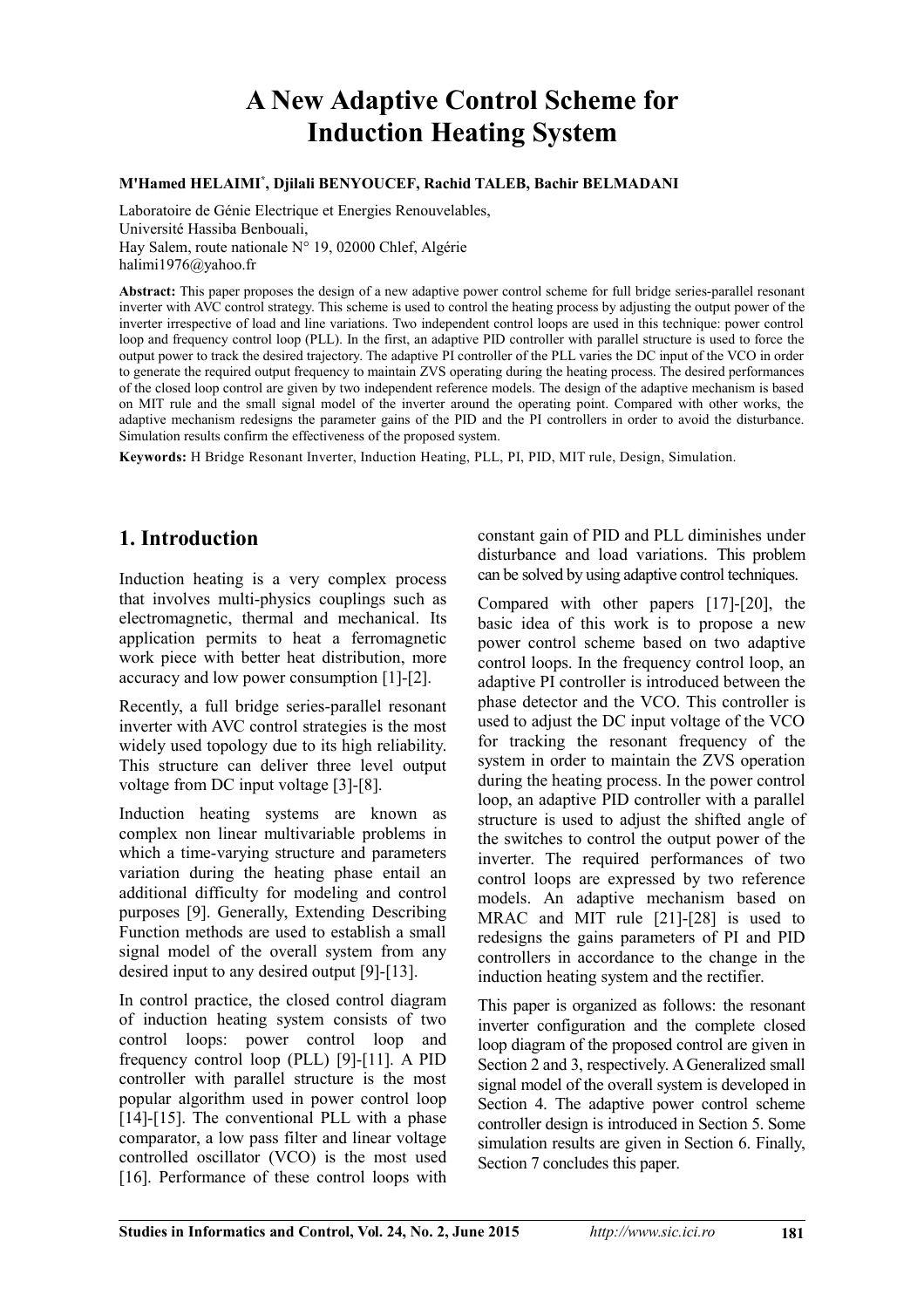## **2. LLC Resonant Inverter**

This Section describes the simplified topology of the proposed H-bridge inverter with LLC resonant tank. This configuration includes a DC power supply  $V_i$  and four MOSFET switches  $T_1 \sim T_4$  with external freewheeling diodes  $D_1 \sim D_4$ . The oscillating circuit given in Figure 1 [3] is composed of a series inductor  $L<sub>s</sub>$  with a parallel resonant capacitor *C* . The induction heating load (copper coil and workpiece) can be modeled by means of a series combination of its equivalent resistance *R* and equivalent inductance *L* transferred to the primary side of the matching transformer [9], [30].



**Figure 1.** LLC resonant inverter

The converter is operated at frequency above the natural one for the LLC load given by [3]:

$$
\omega_0 = \sqrt{\frac{L + L_s}{L.C.L_s}}\tag{1}
$$

According to the switch on-off conditions [4] the typical waveform of the applied voltage  $u_{ab}(t)$  is given in Figure 2:



**Figure 2.** Typical waveforms of the applied voltage

The condition for ZVS operation in all devices of the full-bridge series-parallel resonant inverter is [4]:

$$
\Delta \varphi = \varphi - \varnothing > 0 \tag{2}
$$

When the temperature of the workpiece increases during the heating phase, the natural frequency of the system varies. The PLL circuit tracks the natural frequency of the load to

maintain the ZVS operation. The controller adjusts the shifted angle  $\alpha$  to reduce the output power [3]-[4].

To control the heating process of the workpiece from  $30^{\circ}$ C to  $625^{\circ}$ C, the switching frequency,  $f_s$ , and the angle,  $\alpha$ , must be varied between [108.7 *kHz ,*110 *kHz*] and  $[36^\circ, 144^\circ]$ , respectively [3].

Figure 3 shows the measured output power *P* as function of the shifted angle *α* :



**Figure 3.** Measured output power versus *α*

When the shifted angle is increased from 36*°* to 144*°* , the measured output power decrease from 205.8*w* to 71.26*w* . This means that *α* can be varied to adjust the output power of the H-bridge resonant inverter.

Figure 4 depicts the measured total harmonic distortion *THD* of the applied voltage  $u_{ab}(t)$ and the input current  $i<sub>s</sub>(t)$  as a function of the shifted angle *α* :



**Figure 4.** Measured *THD* versus *α*

When the shifted angle is increased from 36*°* to 144<sup>°</sup>, the measured THD of  $u_{ab}(t)$  increases from 42.23 to 83.42 and the 42.23 to 83.42 and the measured THD of  $i<sub>s</sub>(t)$  decreases from 12.05 to 6 .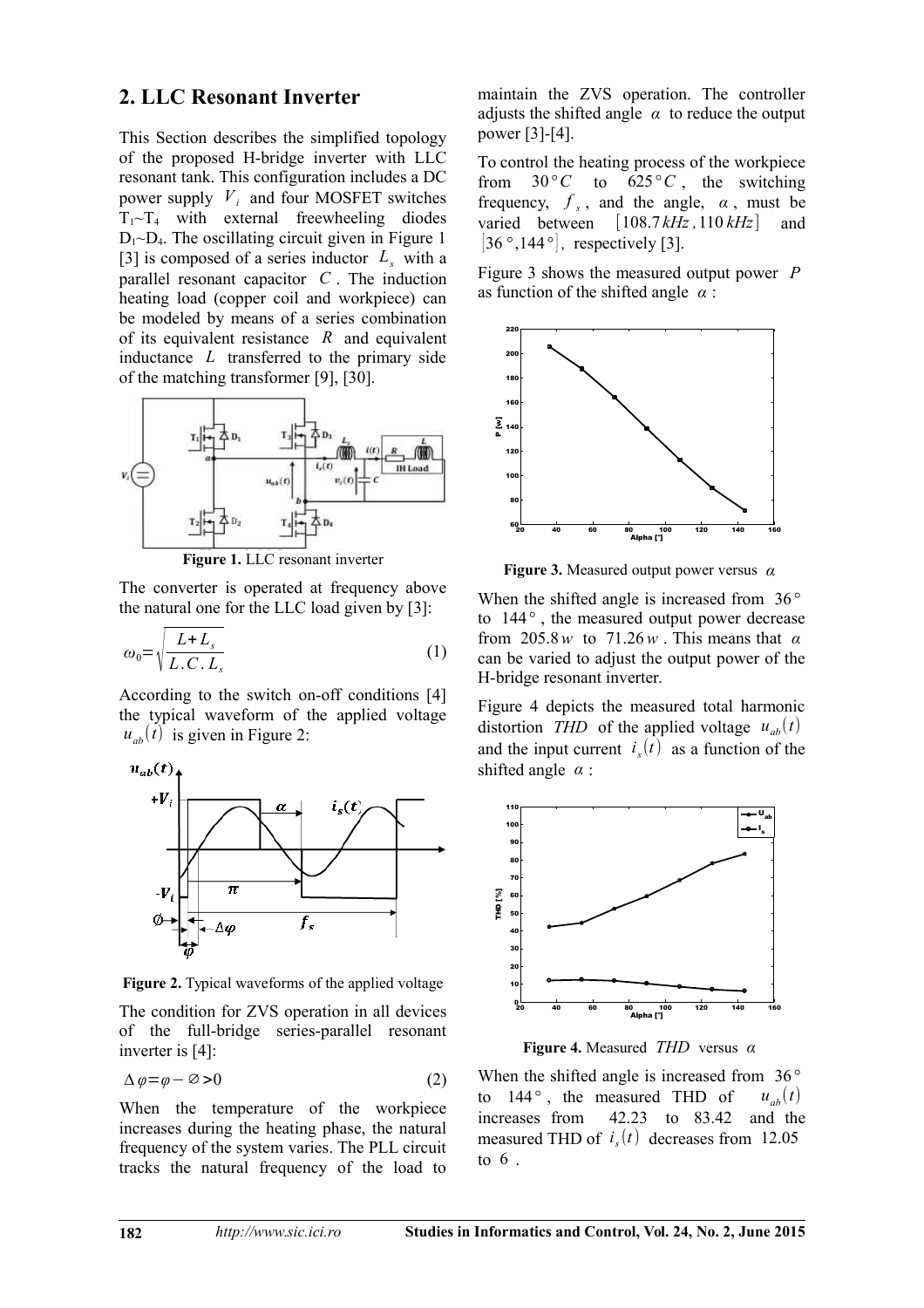Notice that the THD of the current waveform is significantly reduced compared to that of the applied voltage. This harmonic content has been filtered by the load inductance.

## **3. Proposed Adaptive Control**

The basic scheme of the proposed adaptive closed loop control is given in figure 5. The scheme can be divided into two loops: power control loop and frequency control loop. In the first loop, the PID controller is used to adjust the duty cycle  $D$  of the switch  $T_4$  in order to maintain constant the output power even if the parameters are varied. The PLL imposes the desired frequency *ω<sup>s</sup>* to maintain *∆φ*>0 .

A desired performance that the overall system is required to track during the heating process is expressed in terms of two references model  $G_{MR1}(s)$  and  $G_{MR2}(s)$  excited by a reference command input  $P_r$  and  $\Delta \varphi_r$ , respectively. The choice of  $G_{MR1}(s)$  and  $G_{MR1}(s)$  reflect the performance specifications in the control tasks, such as rise time, overshoot and settling time.

The adaptive mechanism based on MIT rules receives the following signals  $\varepsilon_p$ ,  $\varepsilon_\varphi$ ,  $\Delta\varphi$ , *P*,  $e_p$  and  $e_q$  from the system to adjusts the controller parameters of PI and PID structures on the basic of the tracking errors  $e_p$  and  $e_q$ , which are the difference between unknown plants output and reference models output. The main objective of this control is to synthesize an adaptive mechanism which will guarantee the stability of the system and minimize the tracking error irrespective of load and line variations.

## **4. Dynamic Model of the System**

Recently, many published researches have been focused on modelling and control of resonant inverter topologies used in induction heating system [13]. The most used technique based on the first harmonic approximation of the state variables is called EDF method [11]. This approach is used to develop a linear model of the overall system valid around the operating point. In this section, we present briefly the EDF method used to establish a linear mathematical model of the H-bridge LLC resonant inverter with AVC control strategy. First, we give the differential nonlinear equations that describe the circuit given in Figure 1:

$$
\begin{vmatrix} \dot{i}_s(t) = \frac{-1}{L_s \cdot C} \cdot i_s(t) + \frac{1}{L_s \cdot C} \cdot i(t) - \frac{1}{L_s} \cdot \dot{u}_{ab}(t) \\ \dot{i}(t) = \frac{1}{L \cdot C} \cdot i_s(t) - \frac{1}{L \cdot C} \cdot i(t) - \frac{R}{L} \cdot i(t) \\ \dot{v}_c(t) = \frac{1}{C} \cdot i_s(t) - \frac{1}{C} \cdot i(t) \end{vmatrix} \tag{3}
$$

The state vector is chosen as:

 $\mathcal{L}$ 

$$
x(t) = [i_s(t)v_c(t)i(t)]^t
$$
 (4)

The input variable  $u(t)$  and the output variable  $y(t)$  are given as:

$$
u(t) = u_{ab}(t) \tag{5}
$$

$$
y(t) = \frac{1}{2} R \cdot i^2(t) \tag{6}
$$

The nonlinear model of (3) is used by decomposing the state variables vector into *d* and *q* waveforms:

$$
\begin{cases}\n\langle i_s \rangle_1 = i_{sd} + j \cdot i_{sq} \\
\langle v_c \rangle_1 = v_{cd} + j \cdot v_{cq} \\
\langle i \rangle_1 = i_d + j \cdot i_q\n\end{cases}
$$
\n(7)

The first harmonic of the applied voltage  $u_{ab}(t)$  is calculated as:

$$
\langle u_{ab}\rangle_1 = \frac{V_i}{\pi} \cdot \left[\sin(\pi - \alpha)\right] + j\frac{V_i}{\pi} \cdot \left[3 - \cos(\pi - \alpha)\right] \tag{8}
$$



**Figure 5.** Proposed adaptive power control scheme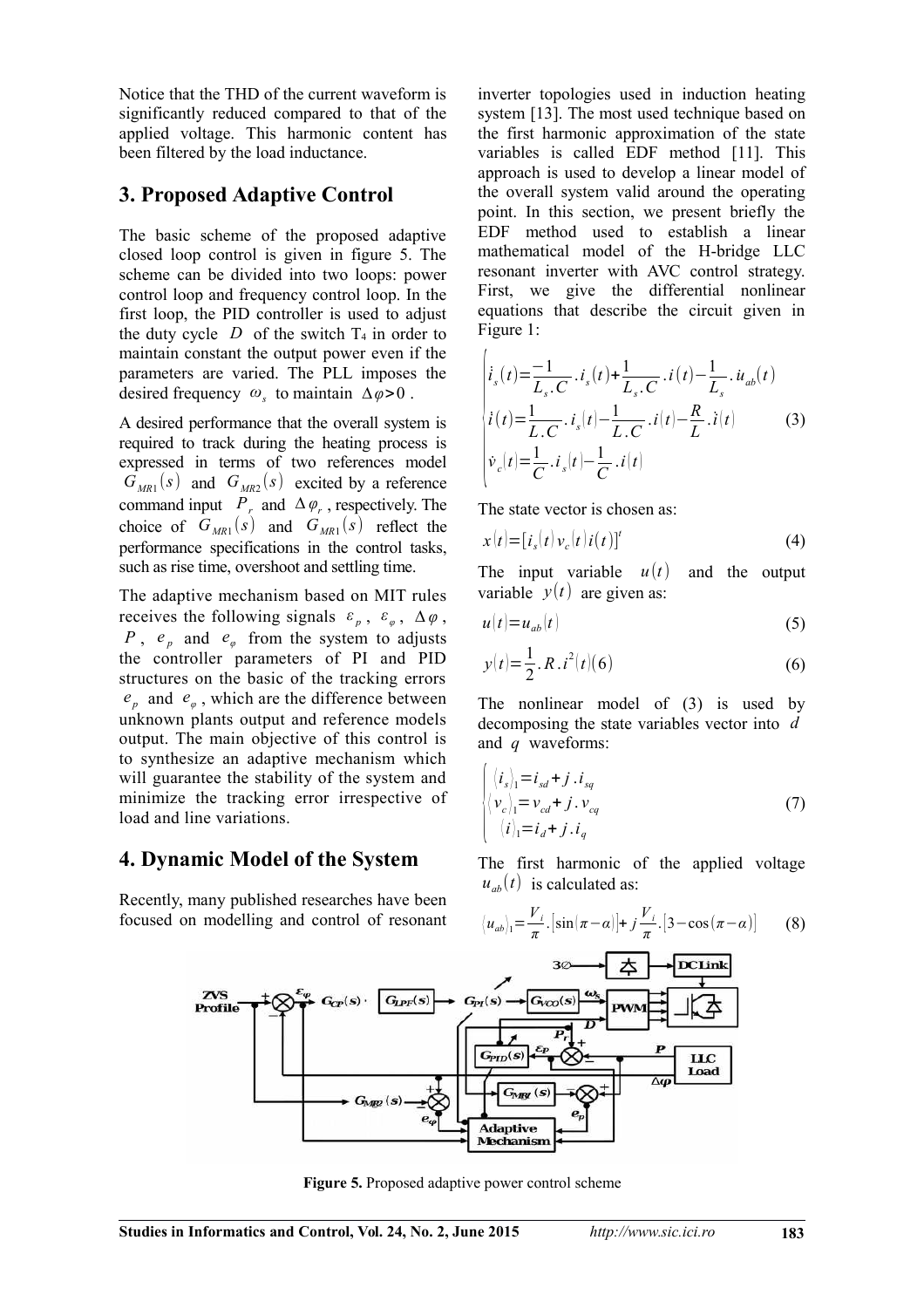The first harmonic approximation of  $i<sub>s</sub>(t)$ ,  $v_c(t)$  and *i*(*t*) are acceptable when  $Q \gg 1$ and  $\omega_s \approx \omega_0$ .

The large signal model of the system is developed by replacing (7)-(8) into (3) and using harmonic balance procedure to decompose (3) into six equations [10]-[11]. Introducing perturbation in state variables:

$$
\begin{cases}\ni_{sd}(t) = I_{sd0} + \tilde{i}_{sd}(t) \\
i_{sq}(t) = I_{sq0} + \tilde{i}_{sq}(t) \\
v_{cd}(t) = V_{cd0} + \tilde{v}_{cd}(t) \\
v_{eq}(t) = V_{eq0} + \tilde{v}_{eq}(t) \\
i_d(t) = I_{d0} + \tilde{i}_d(t) \\
i_q(t) = I_{q0} + \tilde{i}_d(t) \\
i_q(t) = I_{q0} + \tilde{i}_q(t)\n\end{cases}
$$
\n(9)

where:

$$
\begin{cases} \n\widetilde{i}_{sd}(t) \ll I_{sd0} \\
\widetilde{i}_{sq}(t) \ll I_{sq0} \\
\widetilde{v}_{cd}(t) \ll V_{cd0} \\
\widetilde{v}_{cq}(t) \ll V_{cq0} \\
\widetilde{i}_d(t) \ll I_{d0} \\
\widetilde{i}_q(t) \ll I_{q0}\n\end{cases}
$$

Notice that the input variables  $\alpha$  and  $\omega$ <sub>s</sub> are implicitly included in the output voltage  $u_{ab}(t)$ . Introducing perturbation in input variables:

$$
\begin{cases}\n\alpha(t) = \alpha_0 + \widetilde{\alpha}(t) \\
\omega_s(t) = \omega_{s0} + \widetilde{\omega}_s(t)\n\end{cases}
$$
\n(10)

where:

 $\epsilon$ 

$$
\begin{cases} \widetilde{\alpha}(t) \ll a_0 \\ \widetilde{\omega}_s(t) \ll \omega_{s0} \end{cases}
$$

By using the Taylor series, the state space small signal model of the system is derived by perturbation and linearization of large signal model around the operating point ( $\alpha_0$ ,  $\omega_{s0}$ ,  $V_{i0}$ ,  $I_{sd0}$ ,  $I_{sq0}$ ,  $V_{cd0}$ ,  $V_{cq0}$ ,  $I_{d0}$ ,  $I_{q0}$ ):

$$
\begin{cases} \tilde{\mathbf{x}}(t) = A_s \cdot \tilde{\mathbf{x}}(t) + B_s \cdot \tilde{\mathbf{u}}(t) \\ \tilde{\mathbf{y}}(t) = C_s \cdot \tilde{\mathbf{x}}(t) \end{cases}
$$
\n(11)

where:

$$
\widetilde{\mathbf{x}}(t) = [\widetilde{i}_{sd} \widetilde{i}_{sq} \widetilde{v}_{cd} \widetilde{v}_{cq} \widetilde{i}_d \widetilde{i}_q]'
$$

$$
\widetilde{u}(t) = [\widetilde{\alpha} \ \ \widetilde{\omega}_s]'
$$

$$
\widetilde{y}(t) = \widetilde{P}(t)
$$

$$
A_{s} = \begin{vmatrix}\n0 & -\omega_{s0} & \frac{-1}{L_{s}} & 0 & 0 & 0 \\
\omega_{s0} & 0 & 0 & \frac{-1}{L_{s}} & 0 & 0 \\
\frac{1}{C} & 0 & 0 & -\omega_{s0} & \frac{-1}{C} & 0 \\
0 & \frac{1}{C} & \omega_{s0} & 0 & 0 & \frac{-1}{C} \\
0 & 0 & \frac{1}{L} & 0 & \frac{-R}{L} & -\omega_{s0} \\
0 & 0 & 0 & \frac{1}{L} & \omega_{s0} & \frac{-R}{L} \\
\frac{-V_{i0}}{\pi \cdot L_{s}} \cdot \cos(\pi - \alpha_{e}) & -X_{1q0} \\
\frac{-V_{i0}}{\pi \cdot L_{s}} \sin(\pi - \alpha_{e}) & -X_{2q0} \\
0 & X_{2d0} \\
0 & -X_{3q0} \\
0 & -X_{3d0} \\
0 & 0\n\end{vmatrix}
$$
  

$$
C_{s} = \begin{bmatrix}\n0 & 0 & 0 & 0 & R \cdot I_{d0} & R \cdot I_{q0}\n\end{bmatrix}
$$

The following small signal transfer function of the output power variation due to the shifted angle change is obtained:

$$
G_{\alpha}(s) = \frac{\widetilde{P}_1(s)}{\widetilde{\alpha}(s)} = C_s \cdot (s \cdot I - A_s)^{-1} \cdot B_{\alpha}
$$
 (12)

The small signal transfer function from the input frequency to the output power is derived as follow:

$$
G_{\omega}(s) = \frac{\widetilde{P}_1(s)}{\widetilde{\omega}_s(s)} = C_s \cdot (s \cdot I - A_s)^{-1} \cdot B_{\omega}
$$
 (13)

To verify the above analysis and calculation of  $G_{\alpha}(s)$  and  $G_{\omega}(s)$ , a numerical simulation is used to compare the predicted magnitude  $|G_a(s)|$  and  $|G_{\omega}(s)|$  with the measured ones. The obtained results are given in Figures 6 and 7.

From the simulation results, the agreement is quite good. It is confirmed that the obtained small signal model transfer functions represents rather accurately the real system around the operating point. This is justified by the capability of the EDF technique to derive linear accuracy state space models of the nonlinear system from any desired input to any desired output. The resulting linear model is used for synthesis of the adaptive control law.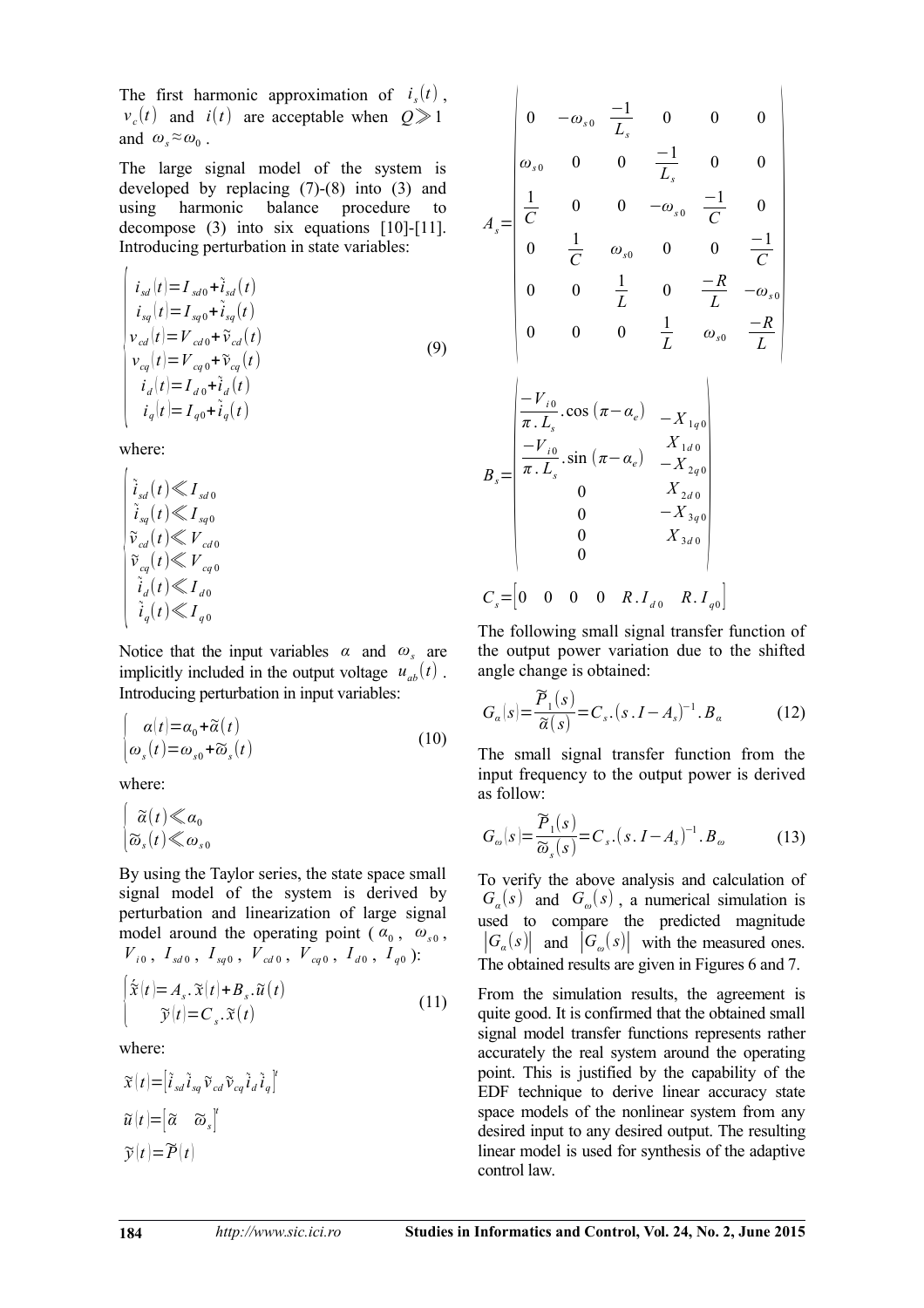

**Figure 6.** Bode plot of  $G_a(s)$ 



**Figure 7.** Bode plot of  $G_{\omega}(s)$ 

#### **5. Design of PI and PID Controllers**

In this Section, a design of adaptive power control scheme using MRAC and MIT rule for H bridge series-parallel resonant inverter for induction application is proposed. This scheme is composed of two control loops: frequency control loop and power control loop. The adaptive mechanism adjusts the parameters of both controllers (PI and PID) in order to reach a desired level of performances given by a two proposed reference models. The design of the two control loops are given separately:

#### **5.1 Frequency control loop**

Phase-locked loops are widely used in induction heating system to track the natural frequency of the system to maintain ZVS operation during the heating phase. It's based on the phase difference between the input signal  $\Delta\tilde{\varphi}$  and the measured one  $\Delta\tilde{\varphi}$  . Figure 8 shows a block diagram of the PLL integrated with the H bridge resonant inverter.

The phase detector compares  $\Delta\tilde{\varphi}$ <sub>*r*</sub> and  $\Delta\tilde{\varphi}$ and generates an error signal *∆*~*φ<sup>e</sup>* proportional to the phase difference between the two inputs:



**Figure 8.** Bloc diagram of the proposed PLL

$$
\Delta \widetilde{\varphi}_e = K_p \cdot \left( \Delta \widetilde{\varphi}_r - \Delta \widetilde{\varphi} \right) \tag{14}
$$

A low pass filter  $G_{LPF}(s)$  is used to eliminate high frequency component of the resulting signal and produces a low frequency error signal  $\Delta\tilde{\varphi}_f$ .

$$
G_{LPF}(s) = \frac{\tau_1 \cdot s + 1}{\tau_2 \cdot s} \tag{15}
$$

The filter parameters  $\tau_1$  and  $\tau_2$  are calculated based on the operating frequency of the system.

The adaptive PI controller adjusts the DC input voltage  $v_0$  of the VCO in order to generate the desired switching frequency to the inverter minimizing the phase error between  $\Delta\tilde{\varphi}_r$  and  $\Delta \tilde{\varphi}$ . The input signal  $\tilde{v}_0$  is expressed as:

$$
\widetilde{\nu}_0(s) = \left(K_{pf} + \frac{K_{if}}{s}\right) \Delta \widetilde{\varphi}_f \tag{16}
$$

where,  $K_{pf}$  and  $K_{if}$  are the adjustable parameters of the PI controller.

The VCO characteristic is a linear with slope  $K_v$  so that any change in  $\tilde{v}_0$  will produce VCO output frequency change *∆*~*ω<sup>s</sup>* .

To improve the performances of the closed loop system, the PI controller is designed by using MIT rule. This technique requires the appropriate choice of the reference model  $G_{MR2}(s)$ . The adjustment mechanism adjusts the parameters of the PI controller minimizing the tracking error  $\tilde{e}_{\varphi}$  between the system output and the reference model with minimum time as possible to maintain ZVS operation. The cost function for adaptation is given by:

$$
J(\theta_1) = \frac{1}{2} \cdot \tilde{e}_{\varphi}^2(\theta_1)
$$
 (17)

where:

$$
\theta_1 = [K_{pf}, K_{if}]
$$
  

$$
\tilde{e}_\varphi = \Delta \tilde{\varphi}_r - \Delta \tilde{\varphi}_d
$$

According to the MIT rule, the change in the parameter  $\theta_1$  is kept in the direction of the negative gradient of  $j(\theta_1)$ :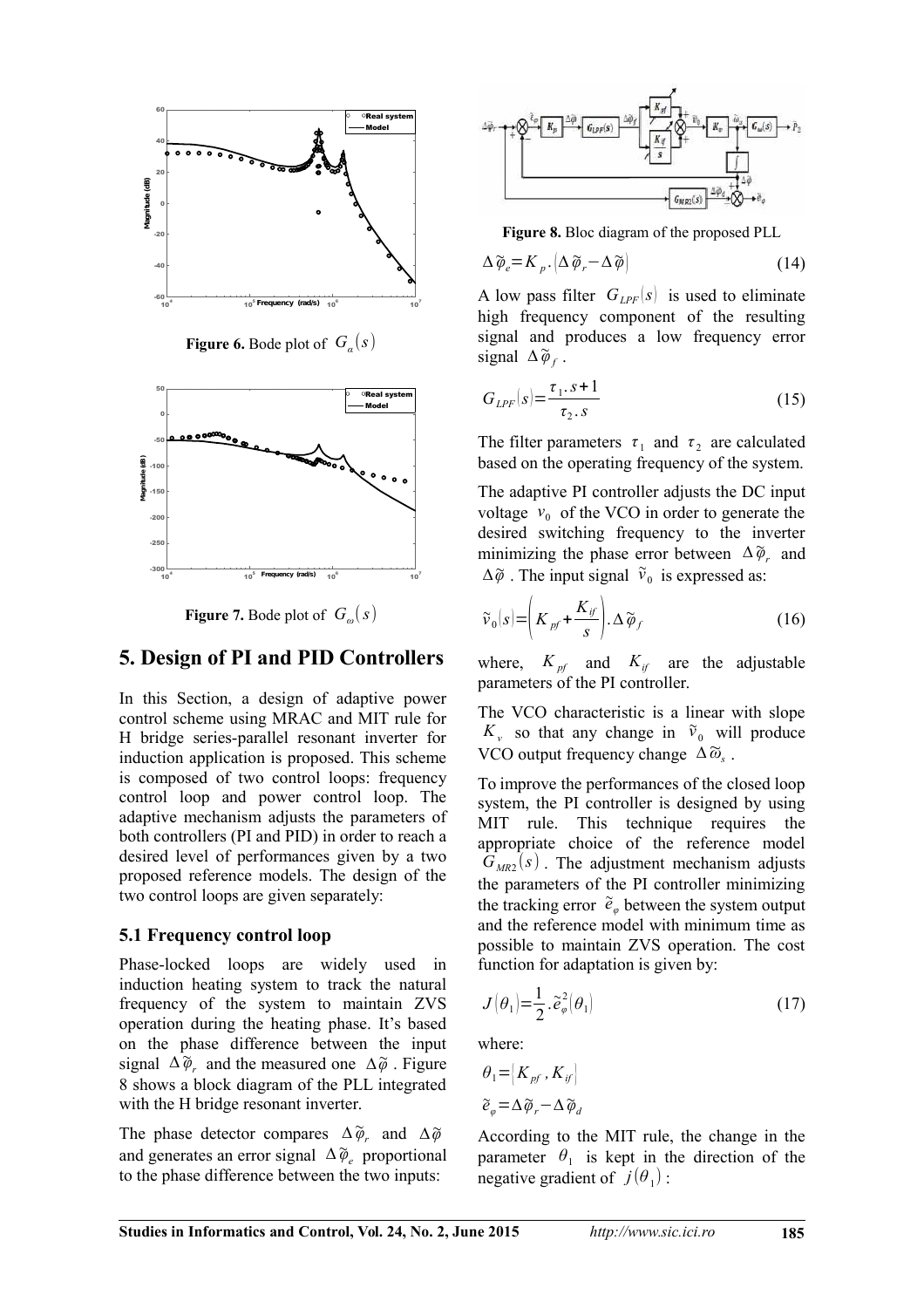$$
\frac{d\theta_1}{dt} = -\gamma \cdot \frac{\partial J(\theta_1)}{\partial \theta_1} = -\gamma \cdot \tilde{e}_{\varphi} \cdot \frac{\partial \tilde{e}_{\varphi}(\theta_1)}{\partial \theta_1}
$$
(18)

where  $\frac{\partial \tilde{e}_{\varphi}(\theta_1)}{\partial \theta_1}$  $\frac{\partial \varphi}{\partial \theta_1}$  is the sensitivity derivative of error with respect to  $\theta_1$  and  $\gamma$  is known as the adaptation gain.

To achieve a short transient time with little overshoot, the reference model is chosen to satisfy the following conditions:

- The overshoot is less the 20
- The rise time  $t_r$  is less then  $140 \,\mu s$
- The settling time  $t_s$  is less then  $910 \mu s$

The open loop transfer function of the PLL is expressed as:

$$
H(s) = \frac{N_f(s)}{\tau_2 \cdot s^3} \tag{19}
$$

where:

$$
N_{f}(s) = K_{p}.K_{v}.\tau_{1}.K_{pf}.s^{2}
$$
  
+ K\_{p}.K\_{v}.(\tau\_{1}.K\_{if}+K\_{pf}).s  
+ K\_{p}.K\_{v}.K\_{pf}

Using (18) and the closed loop transfer function of the PLL the adjustment of the controller parameters can be obtained as:

$$
\frac{d K_{pf}}{dt} = \frac{-\gamma_{pf} \cdot \widetilde{e}_{\varphi} \cdot N_{1f}(s) \cdot \left[\Delta \widetilde{\varphi}_r - \Delta \widetilde{\varphi}\right]}{D_f(s)}
$$
(20)

$$
\frac{d K_{if}}{dt} = \frac{-\gamma_{pf} \cdot \tilde{e}_{\varphi} \cdot N_{2f}(s) \cdot \left[\Delta \tilde{\varphi}_r - \Delta \tilde{\varphi}\right]}{D_f(s)}
$$
(21)

where:

$$
N_{1f}(s) = (K_p.K_v.\tau_1.s^2 + K_p.K_v.s)
$$
  
\n
$$
N_{2f}(s) = (K_p.K_v.\tau_1.s + K_p.K_v)
$$
  
\n
$$
D_f(s) = \tau_2.s^3 + K_p.K_v.\tau_1.K_{pf}.s^2
$$
  
\n
$$
+ K_p.K_v.(\tau_1.K_{if} + K_{pf}).s
$$
  
\n
$$
+ K_p.K_v.K_{pf}
$$

#### **5.2 Power control loop**

Figure 9 shows the small signal model of the proposed power loop system for H bridge LLC inverter.

The adaptive PID controller is used to improve the performance of the closed loop system under disturbances. Based on the error signal, the proposed controller adjusts the shifted angle  $\alpha$  to make the output power follow the



**Figure 9.** Small signal model of the power control loop

reference value irrespective of load variations. The controlled shifted angle is given by:

$$
\widetilde{\alpha}(s) = \left(K_{pp} + \frac{K_{ip}}{s} + K_{dp} \cdot s \cdot \frac{1}{T_f \cdot s + 1}\right) \cdot \widetilde{\varepsilon}_p(s) \quad (22)
$$

where,  $K_{pp}$ ,  $K_{ip}$  and  $K_{dp}$  are the adjustable parameters of the PID controller.  $T_f$  is the filter time constant.

The design of the PID controller is based on the small signal model of the proposed resonant inverter about the nominal operating point.

The closed loop transfer function of the system shown in Figure 9 is:

$$
\frac{\widetilde{P}(s)}{\widetilde{P}_r(s)} = \frac{N_p(s) \cdot G_a(s)}{D_p(s)}
$$
\n(23)

where:

$$
N_p(s) = K_{dp}.s^2 + K_{pp}.s.(T_f.s+1)
$$
  
+ K\_{ip}.(T\_f.s+1)  

$$
D_p(s) = s.(T_f.s+1) + [K_{dp}.s^2
$$
  
+ K\_{pp}.s.(T\_f.s+1)  
+ K\_{ip}.(T\_f.s+1)].G\_a(s)

The adaptive mechanism adjusts the controller parameters  $K_{pp}$ ,  $K_{ip}$  and  $K_{dp}$  to achieve a desired closed-loop performance given by the reference model  $G_{MR1}(s)$ .

The mathematic procedure to design the PID controller is based on the minimization of the cost function given by the following expression:

$$
J(\theta_2) = \frac{1}{2} \cdot \tilde{e}_P^2(\theta_2)
$$
 (24)

where:

$$
\theta_2 = [K_{pp}, K_{ip}, K_{dp}]
$$
  

$$
\tilde{e}_p = \tilde{P}_r - \tilde{P}_d
$$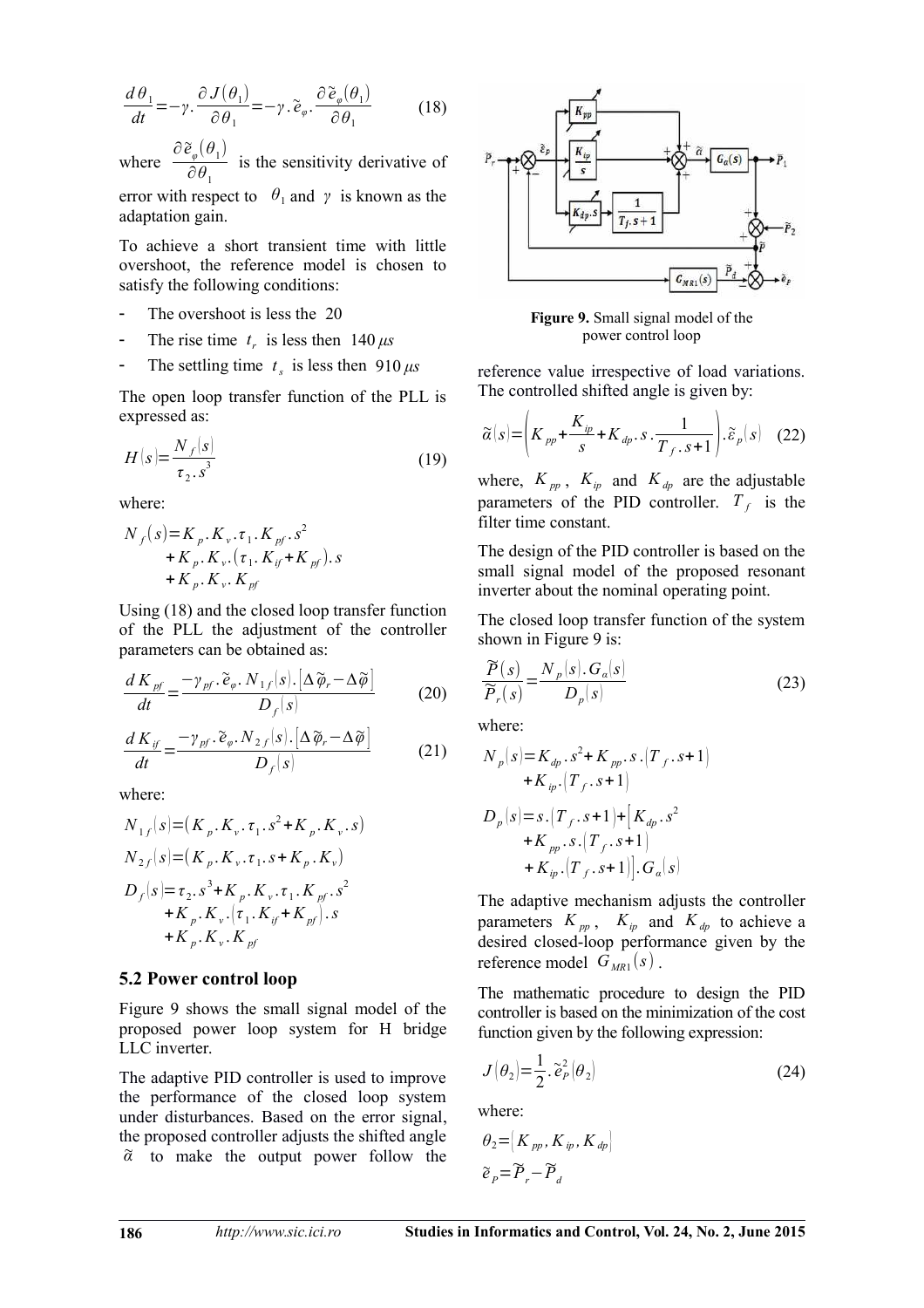It is reasonable to change  $\theta_2$  in the direction of the negative gradient of  $J(\theta_2)$  that is:

$$
\frac{d\theta_2}{dt} = -\gamma \cdot \frac{\partial J(\theta_2)}{\partial \theta_2} = -\gamma \cdot \tilde{e}_P \cdot \frac{\partial \tilde{e}_P(\theta_2)}{\partial \theta_2}
$$
 (25)

 $\partial \, {\widetilde e}_{\,P}(\theta_{\,2})$  $\frac{f(x)}{\partial \theta_2}$  is called the sensitivity derivative of  $error \; \tilde{e}_P(\theta_2)$ .

The resulting adaptive law is given by:

$$
\frac{d K_{pp}}{dt} = \frac{-\gamma_{pp}.\tilde{e}_p.N_{1p}(s).[\tilde{P}_r - \tilde{P}]}{D_{1p}(s)}
$$
(26)

$$
\frac{d K_{ip}}{dt} = \frac{-\gamma_{ip} \cdot \tilde{e}_P \cdot N_{2p}(s) \cdot \left[\widetilde{P}_r - \widetilde{P}\right]}{D_{1p}(s)}
$$
(27)

$$
\frac{d K_{dp}}{dt} = \frac{-\gamma_{dp} \cdot \tilde{e}_P \cdot N_{3p}(s) \cdot \left[\tilde{P}_r - \tilde{P}\right]}{D_{1p}(s)}
$$
(28)

where:

$$
N_{1p}(s) = s \cdot (T_f \cdot s + 1) \cdot G_{\alpha}(s)
$$
  
\n
$$
N_{2p}(s) = (T_f \cdot s + 1) \cdot G_{\alpha}(s)
$$
  
\n
$$
N_{3p}(s) = s^2 \cdot G_{\alpha}(s)
$$
  
\n
$$
D_{1p}(s) = s \cdot (T_f \cdot s + 1)
$$
  
\n
$$
+ [K_{dp} \cdot s^2 + K_{pp} \cdot s \cdot (T_f \cdot s + 1)]
$$
  
\n
$$
+ K_{ip} \cdot (T_f \cdot s + 1)]. G_{\alpha}(s)
$$

The reference model  $G_{MR1}(s)$  is selected in such a way to get the closed loop response with rise time  $\lt 60 \mu s$ , overshoot  $\lt 10$  and settling time  $\lt 180 \mu s$ .

#### **6. Simulation Results**

The H bridge resonant inverter in Figure 1 and its power control scheme in Figure 4 are implemented numerically using MATLAB/SIMULINK where the numerical values of the system parameters are given in Appendix. The aim of these simulations is to verify the performance of the proposed control scheme designed in Section 5.

The main objectives of this control are:

- To maintain constant the output power of the inverter irrespective of load and line variations.
- Maintain *∆φ*>0 to ensure soft-switching during the heating cycle.
- Ensure controlled heating process by introducing PI and PID controllers.

Maintain stability and precision of the closed loop system.

In this paper, a PLL is used to control the phase difference *∆φ* between the applied voltage and the output current to maintain ZVS operation. The parameters of this system are designed according to the resonant frequency of the system. The transient time and the frequency responses of the closed loop system are checked to verify the performance specifications after the control design of the PLL. The obtained simulation results are given by the following Figures (10 and 11).



**Figure 11.** Closed loop response of the PLL

From these figures, the phase margin is 133*°* which indicates that the system is stable. It can be observed that the proposed PLL has achieved a good tracking of reference model trajectories and maintained *∆φ* constant between the two signals.

To evaluate the performances of the proposed adaptive PID controller, we compare firstly the response results of the real system and the reference model for a sinus reference variation.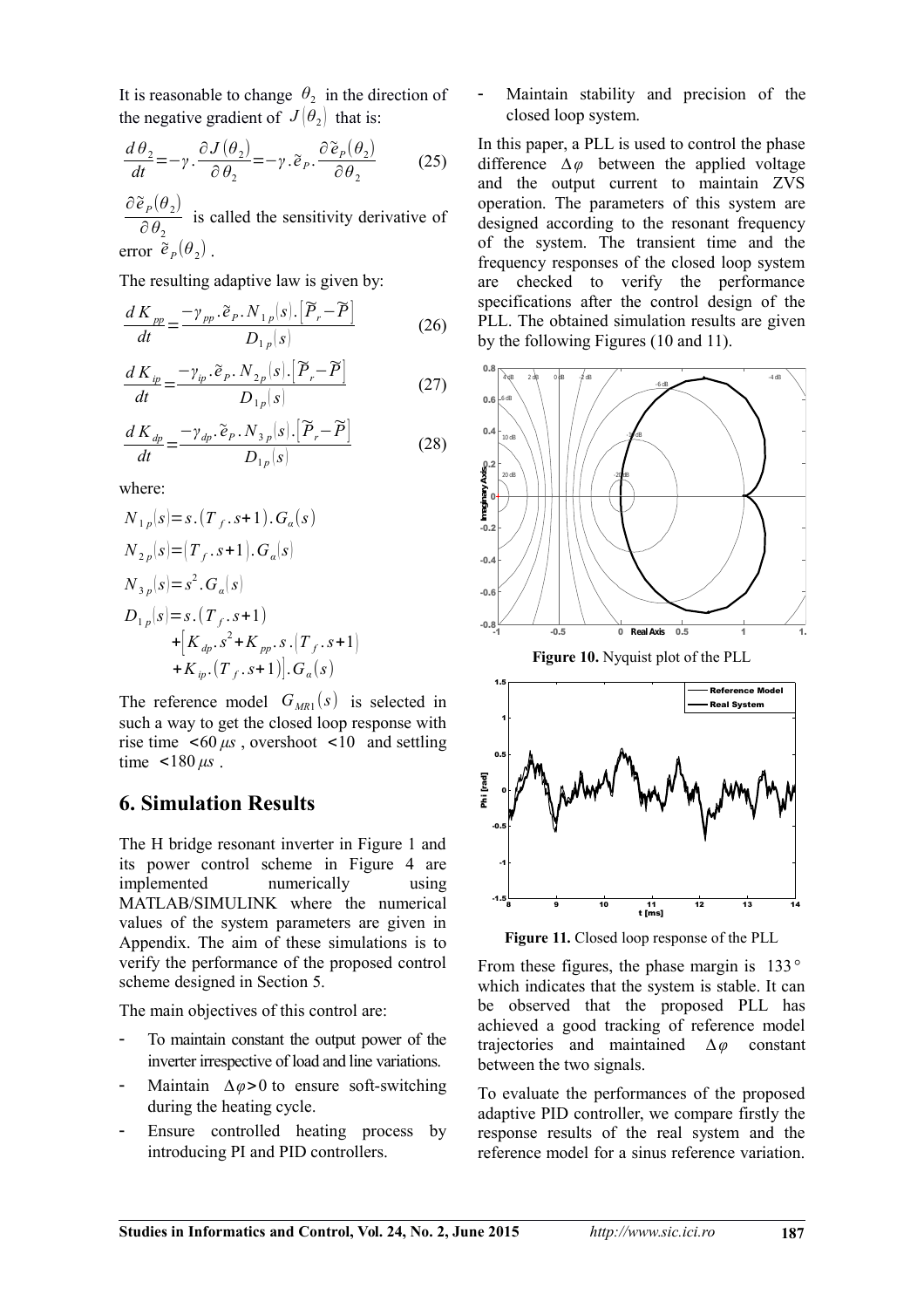Figures 12 and 13 show the comparison results and the corresponding tracking error  $e_p(t)$ :



Figure 12. Closed loop response of proposed power control scheme



**Figure 13.** Tracking error variation  $e_p$ 

These figures show the ability of the proposed control technique to force the system output power to track the reference model. This is justified by: the appropriate choice of the adaptation gains  $\gamma_{pp}$ ,  $\gamma_{ip}$  and  $\gamma_{dp}$  are responsible to improve the transient performance of the output power in terms of rise time, overshoot and settling time.

In order to test the robustness of the proposed control power scheme to load and line variations, the load resistance *R* and the input voltage  $V_i$  have been stepped in large range during the simulation. These variations affect the system at time,  $t = 14$  *ms* while the system was already stabilized to the desired output power. The changes in load resistance *R* and input voltage  $V_i$  were set to 30 and 20 of its nominal values, respectively. The resulting tracking errors  $e_p$  in both cases are given in Figure 14 and 15, respectively.

The disturbance rejection is achieved by forcing the system to follow the output of the reference model by modifying the input. In this

case, the control parameters converge to a constant value and the tracking error  $e(t)$  is tends to zero.



**Figure 14.** Tracking error variation  $e_p$  under load variation



**Figure 15.** Tracking error variation  $e_p$ under line variation

## **7. Conclusion**

In this paper, a design of adaptive power control scheme using MRAC and MIT rule for a full bridge series-parallel resonant inverter for induction heating application has been proposed. The linear mathematical model of the system is derived using Extended Describing Function method. Numerical simulation confirms the accuracy of the resulting model. In control based approach, the proposed adaptive mechanism can adjust the controller parameters in order to force the output power of the plant to follow the desired performance given by the specified reference models corresponding to changes of plant and line disturbance. The main advantage of this approach is that the exact shape of the disturbance function does not need to be known in advance. From the simulation results, it is shown that the adaptive mechanism needs the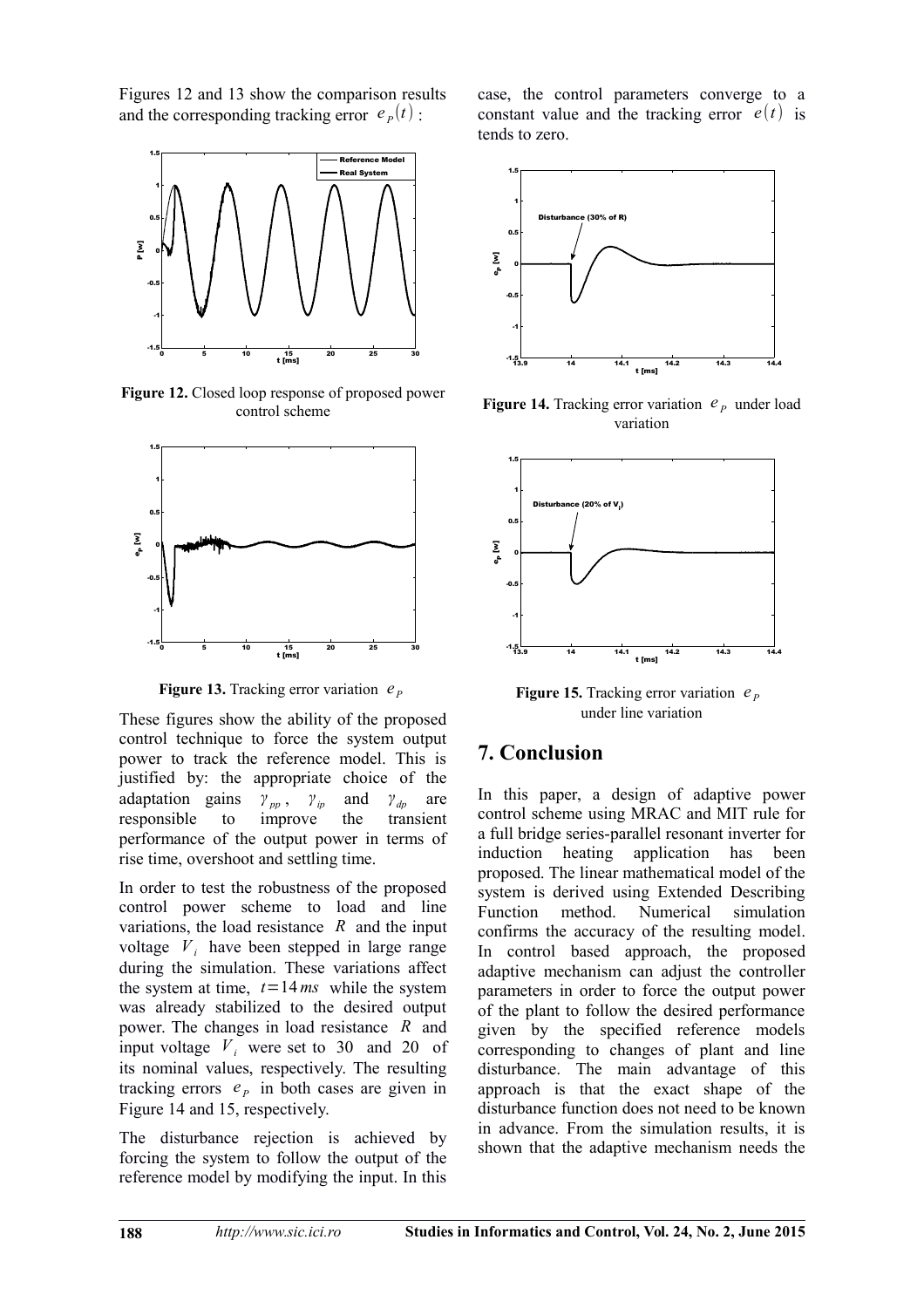appropriate choice of the adaptation gain to ensure better performance.

# **Appendix A.**

The operating point used in this study is given in the Table 1[3]:

| R                        | $2.5\Omega$          |
|--------------------------|----------------------|
| L                        | $27.7 \mu H$         |
| C                        | $94n$ F              |
| $L_{\rm s}$              | $144 \mu H$          |
| $V_{i}$                  | 150v                 |
| $\alpha_e$               | $90^{\circ}$         |
| $\omega_{se}$            | 6.89.10 $^5$ rad / s |
| $I_{sd0} = 0.95 A$       | $I_{sa0} = 2.88 A$   |
| $V_{cd,0} = -143.61 \nu$ | $V_{cq}$ = 142.29 v  |
| $I_{d0} = -8.27 A$       | $I_{a0} = -6.42 A$   |

**Table1**. Operating point

## **REFERENCES**

- 1. NAMADMALAN, A., J. S. MOGHANI, **Single-Phase Current Source Induction Heater with Improved Efficiency and Package Size**, Journal of Power Electronics, Vol. 13, no. 2, 2013, pp. 322-328.
- 2. BAL, G., S. ONCU, E. OZBAS, **Self-Oscillated Induction Heater for absorption Cooler**, Elektronika IR Elektrotechnika, Vol. 19, no.10, 2013, pp. 45-48.
- 3. CHUDJUARJEEN, S., A. SANGSWANG, C. KOOMPAI, **An Improved LLC Resonant Inverter for Induction-Heating Applications with Asymmetrical Control**, IEEE Transactions on Industrial Electronics, vol.58, no.7, 2011, pp. 2915-2925.
- 4. KUKKU, J., K. K. BENNY, **High Frequency LLC Resonant Inverter for Induction Heating with Asymmetrical Control**, Int. Jour. of Advanced Information Science and Technology, Vol. 30, no. 30, 2014, pp. 257-262.
- 5. BOOMA, N., R. R. SATHI, V. PRADEEP, **Comparative Analysis of Various Modulation Strategies for Induction Heating System**, Applied Mechanics and Materials, Vol. 622, 2014, pp. 39-43.
- 6. KONGSAKORN, P., A. JANGWANITLERT, **A Two-Output High Frequency Series-Resonant Induction Heater**, International

Conference on Electrical Engineering / Electronics Computer Telecommunications and Information Technology (ECTI-CON), Chaing Mai, 19-21 May 2010.

- 7. JITTAKORT, J., S. YACHIANGKAM, A. SANGSWANG, S. NAETILADDANON, C. KOOMPAI, S. CHUDJUARJEEN, **A Variable-Frequency Asymmetrical Voltage Cancellation Control of Series Resonant Inverters in Domestic Induction Cooking, 8th** International Conference on Power Electronics and ECCE Asia (ICPE & ECCE), Jeju, May 30- June 3, 2011.
- 8. YACHIANGKAM, S., A. SANGSWANG, S. NAETILADDANON, C. KOOMPAI, S. CHUDJUARJEEN, **Resonant Inverter with a Variable-Frequency Asymmetrical Voltage-Cancellation Control for Low Q-Factor Loads in Induction Cooking**, Proc. of the 14<sup>th</sup> European Conference on Power Electronics and Applications (EPE 2011), Birmingham, Aug. 30-Sept. 1, 2011.
- 9. [HELAIMI,](mailto:halimi1976@yahoo.fr) M., M. BENGHANEM, B. BELMADANI, **An Improved PI<sup>λ</sup> Controller for Resonant Inverter Induction Heating Systems under Load and Line Variations,** Studies in Informatics and Control, Vol. 21, no. 4, 2012.
- 10. ROY, C. P., **Control Analysis of a High Frequency Resonant Inverter for Induction Cooking Application**, Int. Journal of Research in Engineering and Technology, Vol. 4, no. 3, 2015, pp. 340-348.
- 11. HONG-YU, L., L. XIADONG, L. MING, H. SONG, **A Linearized Large Signal Model of an LCL-Type Resonant Converter**, Energies. Vol. 8, 2015, pp. 1848-1864.
- 12. HU, M., N. FRÖHLEKE, J. BÖCKER, **Small-Signal Model and Control Design of LCC Resonant Converter with a Capacitive Load Applied in Very Low Frequency High Voltage Test System**, IEEE on Energy Conversion Congress and Exposition ECCE'2009, San Jose, 2009, pp. 2972-2979.
- 13. KONGSAKORN, P., A. JANGWANITLERT, **Small Signal Modeling of a Two-Output High Frequency Series-Resonant Induction** Heater", 11<sup>th</sup> International Conference on Electrical Engineering, Electronics, Computer, Telecommunications and Technology (ECTI-CON), Nakhon Ratchasima, 14-17 May 2014.
- 14. POPESCU, M. A. BITOLEANU, **Power Control System Design in Induction Heating with Resonant Voltage Inverter**, Journal of Automation and Control Engineering, Vol. 2,